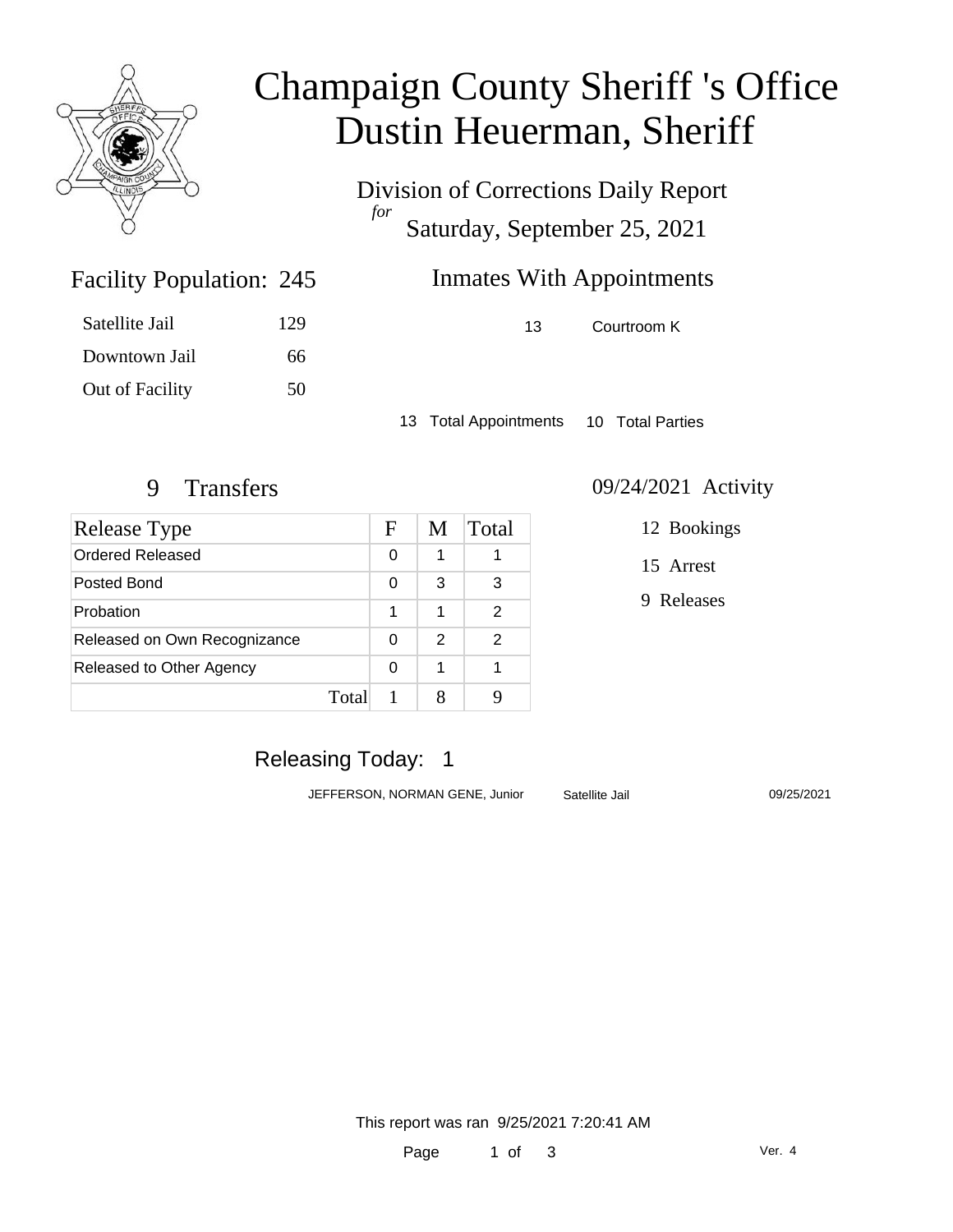

# Champaign County Sheriff 's Office Dustin Heuerman, Sheriff

Division of Corrections Daily Report *for* Saturday, September 25, 2021

#### Custody Status Count

- Civil Sentenced CCCC 1
- Electronic Home Dentention 18
	- Felony Arraignment 10
		- Felony Other 2
	- Felony Pre-Sentence 7
		- Felony Pre-Trial 165
	- Felony Pre-Trial DUI 1
	- Felony Sentenced CCSO 5
	- Felony Sentenced IDOC 17
		- Hold Other 1
		- Misdemeanor Pre-Trial 1
			- Petition to Revoke 4
			- Remanded to DHS 13
				- Total 245

This report was ran 9/25/2021 7:20:41 AM